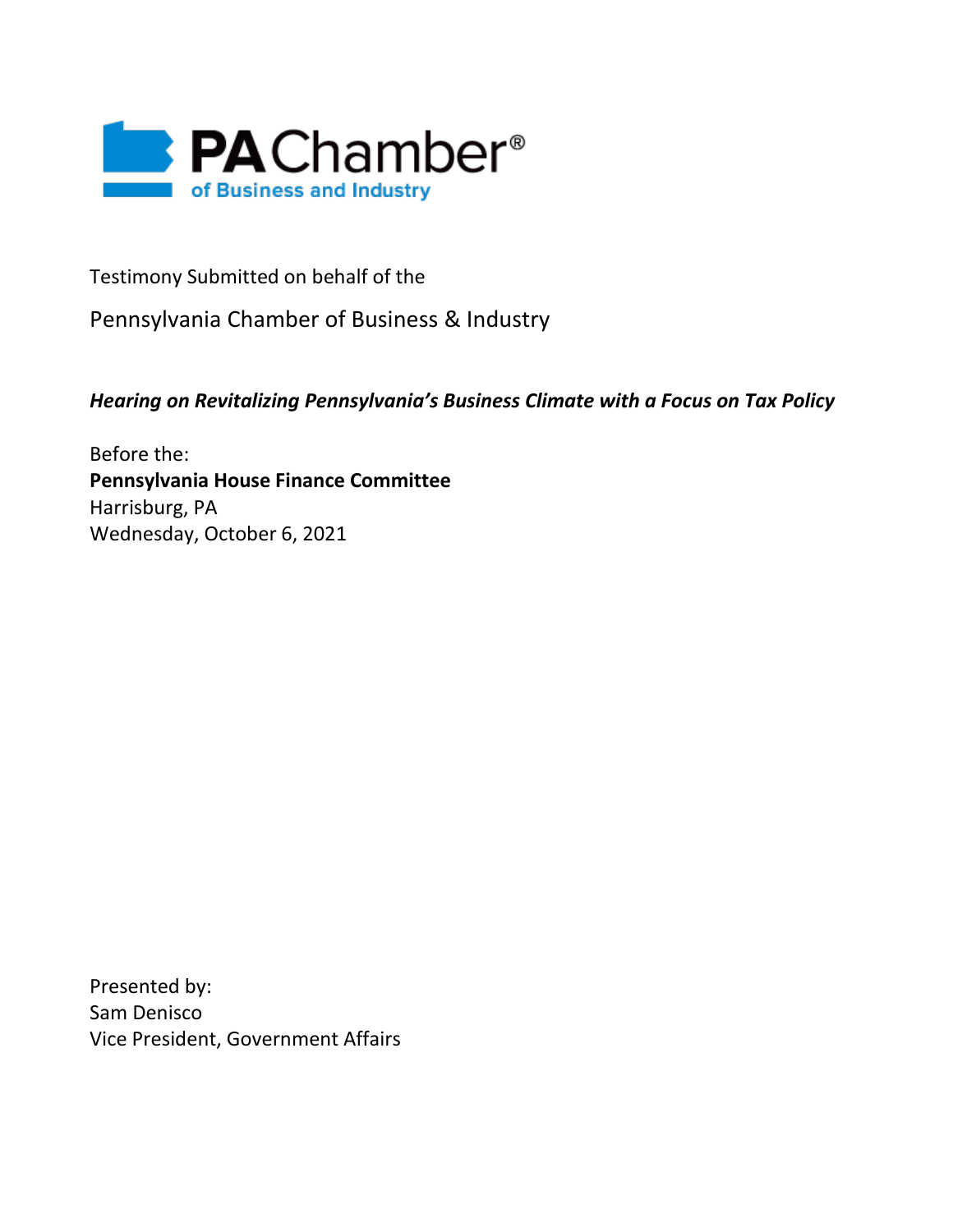#### **Introduction**

Chairman Peifer and members of the House Finance Committee, thank you for the opportunity to testify before you today regarding Revitalizing Pennsylvania's Business Community with a Focus on Tax Policy. My name is Sam Denisco, and I am Vice President of Government Affairs for the Pennsylvania Chamber of Business & Industry (PA Chamber.) The PA Chamber is the largest, broad based business advocacy association in Pennsylvania. We represent employers of all sizes, crossing all industry sectors throughout Pennsylvania.

Few issues draw as much attention as business taxes for companies seeking to locate or expand operations. Business taxes affect business decisions, job creation and retention, plant location, competitiveness, and the long-term health of a state's economy.

Taxes on business have been found to be the most harmful to economic growth. If taxes take a larger portion of revenue, that cost is passed along to either consumers (through higher prices), employees (through lower wages or fewer jobs), or shareholders. Thus, a state with lower tax costs will be more attractive to business investment and more likely to experience economic growth.

The Chamber supports well-balanced tax reform with a goal of enhancing Pennsylvania's competitive standing and adhering to the principles of sound tax policy – that to the greatest extent possible, taxes should be simple, transparent, neutral and stable, and that the best tax structure is one with a broad base and low rates.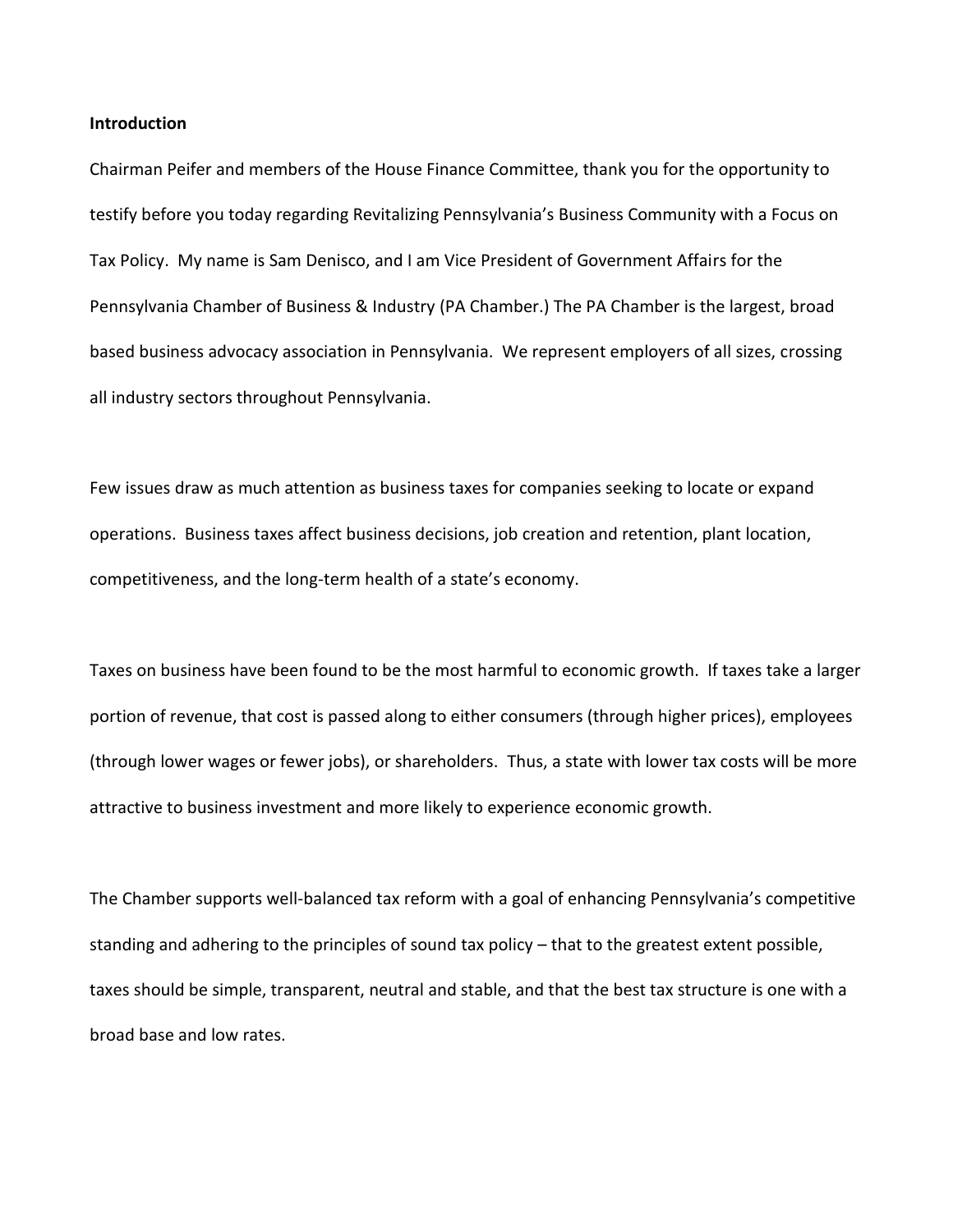In 2018 the Pennsylvania Chamber of Business & Industry commissioned a Study from the Tax Foundation entitled, *A 21st Century Tax Code for the Commonwealth*. The Tax Foundation examined Pennsylvania's tax climate and structure, offering a series of recommendations for reforming our tax code.

In the legislative sessions following the report, a number of bills promoting the menu of reform solutions have been introduced, but not one of them has ever made it to the Governor's desk.

The Tax Foundation's *2021 State Business Tax Climate Index* rated Pennsylvania 27th among the fifty states. While we are buoyed by our low, flat personal income tax, it is our disproportionately high corporate income tax and our treatment of net operating losses that holds us back. States with more competitive tax systems score well in the index, because they are best suited to generate economic growth. Pennsylvania doesn't even make the top 50%.

In late 2020, the PA Chamber introduced our Bringing PA Back initiative; a member-driven recovery effort to advocate for policies that will rebuild Pennsylvania's economy in a manner that provides opportunity for all. Through thorough member surveys and targeted polling and research, we've developed policy positions designed to set us on a path to economic recovery.

Pennsylvania continues to experience outward migration, and our unemployment rate remains consistently above the national average. Although, these tax policy changes are not new concepts,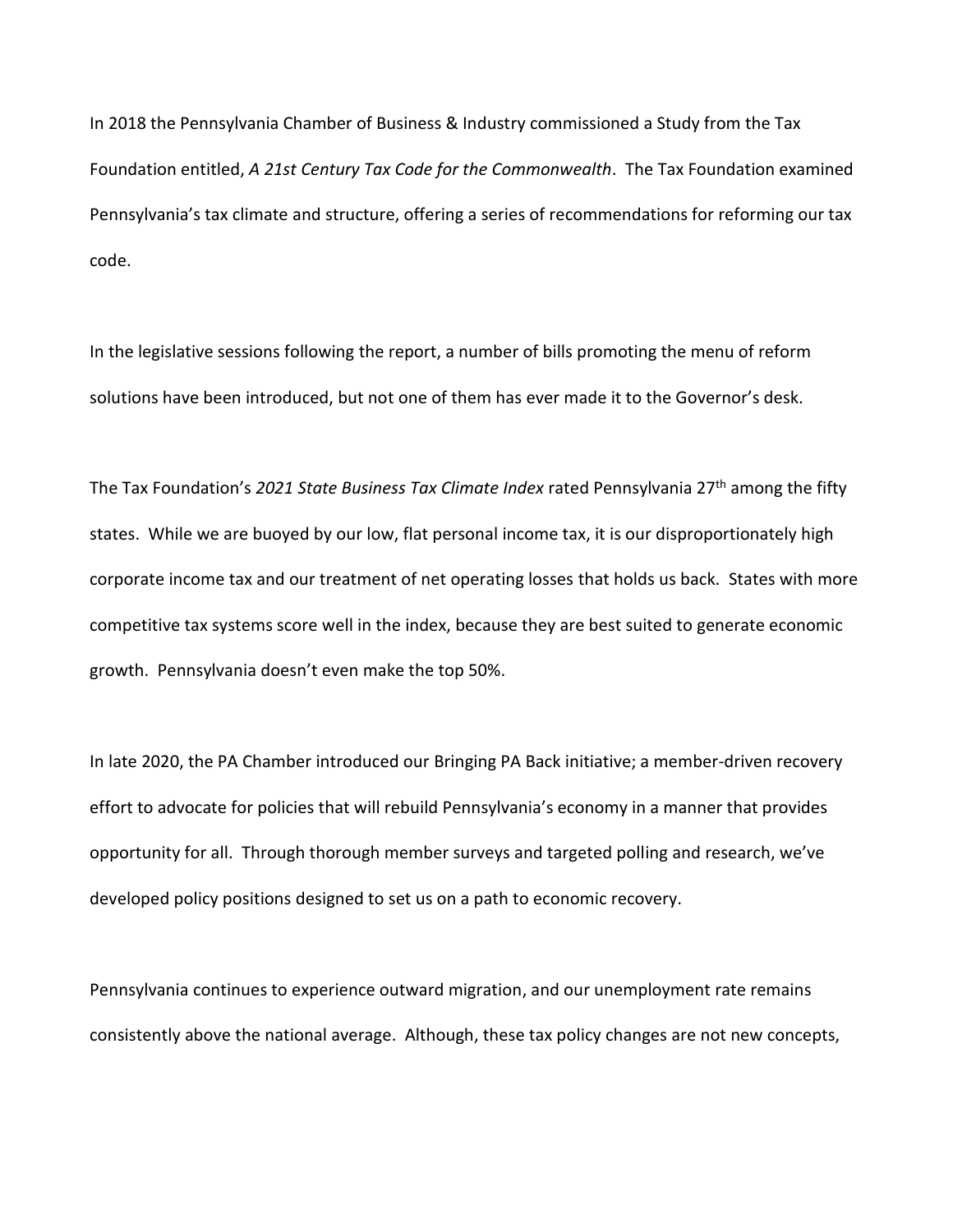we cannot afford to keep kicking the can down the road at the expense of Pennsylvania's families and businesses.

Pennsylvania's onerous tax policies continue to put PA businesses at a competitive disadvantage. As businesses look to recover from the pandemic, they are looking to the legislature to enact balanced, streamlined & predictable tax reform policies.

## **Corporate Net Income Taxes**

## *Lowering the Corporate Net Income Tax*

At 9.99%, Pennsylvania has the second highest corporate income tax rate in the country, driving businesses to locate and operate anywhere else but Pennsylvania.

Should President Biden's proposed tax hikes go into effect, as part of the \$3.5 billion reconciliation package being considered in Congress, Pennsylvania businesses would pay a combined rate of 36.49% - that's more than ten points higher than the weighted average rate of every other developed nation on Earth.

Many on both sides of the isle agree that a reduction of the CNI is necessary, but some consider it "too expensive." Legislators must take a more comprehensive look at the benefits of a reduction. The Tax Foundation noted that high corporate taxes are the most harmful;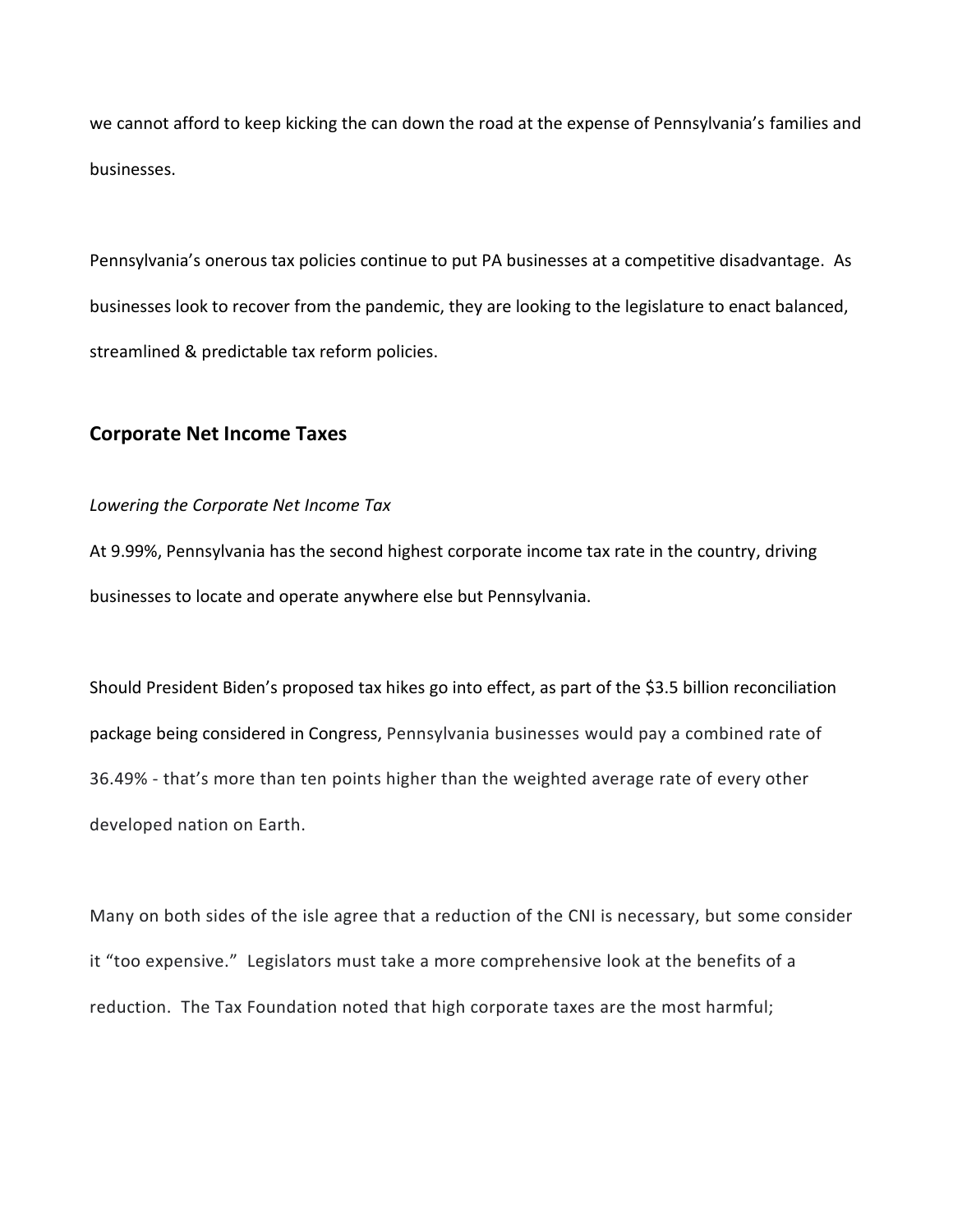eliminating jobs, lowering GDP, stifling productivity, increasing prices and lowering wages.<sup>1</sup>

Instituting incremental reductions over time while incorporating a series of "tax triggers," would be a sensible way to get the corporate net income tax reduction we need, while executing responsible pro-growth tax policy. "Tax triggers" can institute incremental CNI reductions when certain economic growth targets are reached. These triggers would allow for reductions only when revenues exceed the cost of the reduction.

North Carolina successfully implemented tax triggers to lower its CNI as part of its tax reform package in 2013. The state's tax code was among the bottom 10 of states on the Tax Foundation's *State Business Tax Climate Index*, ranking 46th in 2011, 45th in 2012, and 44th in 2013.

The state lowered its corporate income tax as part of its 2013 tax reform package from 6.9% to 6% in 2014 and 5% in 2015. In addition, NC created a unique tax trigger to further lower the corporate rate if the state's revenue hit specific targets.

As a result, after a concerted effort to reform its tax code, North Carolina is currently rated  $4<sup>th</sup>$ among fifty states on the Tax Foundation's *2021 State Business Tax Climate Index*.

## *Improving the Treatment of Net Operating Losses*

Pennsylvania is one of only two states to cap Net Operating Losses (NOLs.) The existing cap operates as a barrier to growth for start-up companies and those with cyclical income. It is particularly

<sup>1</sup> The Tax Foundation, *The Benefits of Cutting the Corporate Income Tax Rate*, by Erica York 2018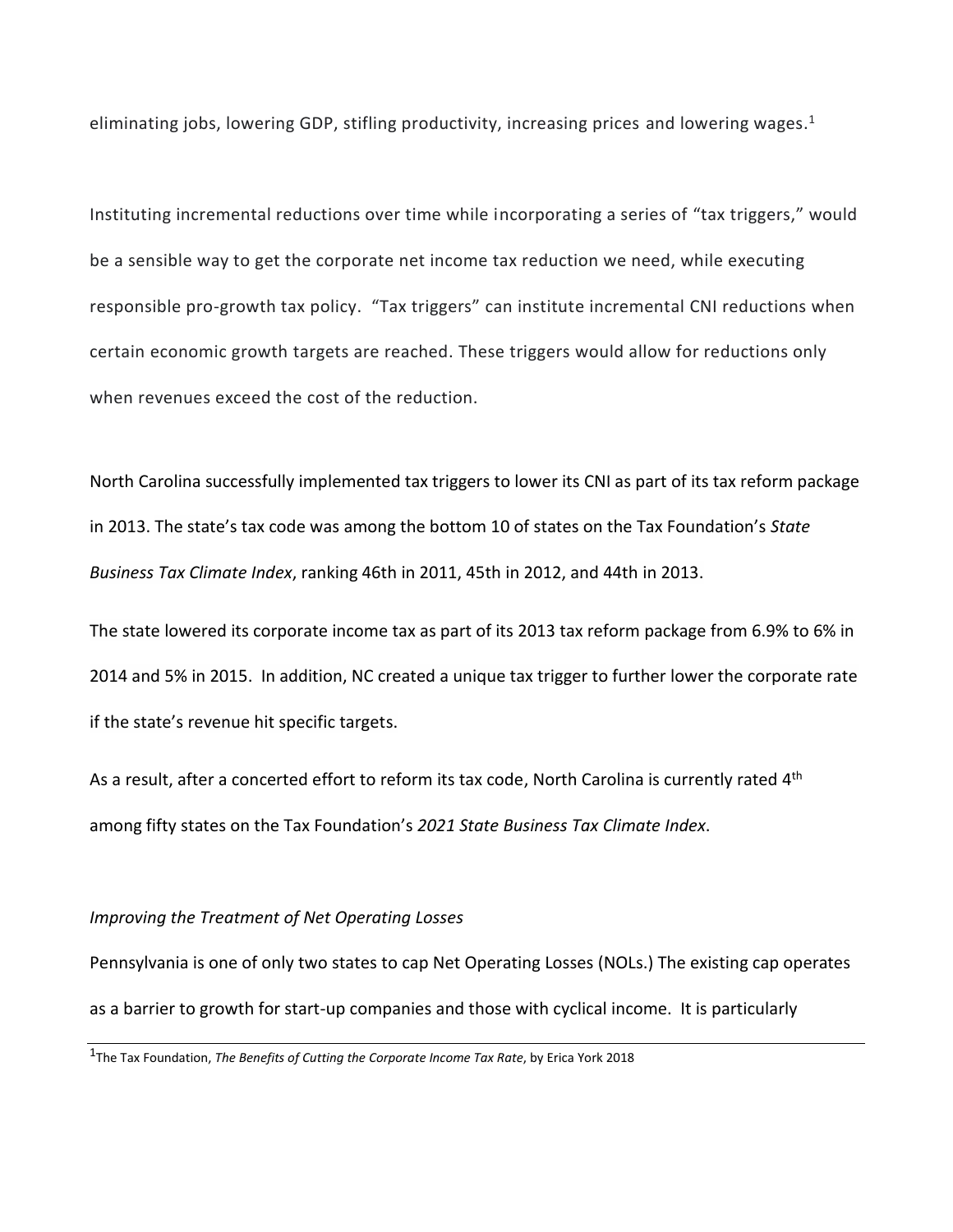burdensome on our businesses as they work to recover from this pandemic. Those who experienced losses, but are returning to profitability, can deduct those losses against future taxable income as they look to even out their tax liabilities. We must work towards the total elimination of the cap on Net Operating Loss Carry Forwards.

# **Small Business Tax Reform**

## *Small Business Treatment of Net Operating Losses*

Currently, only those subject to state corporate income tax can utilize net operating loss deduction. Small businesses paying the state personal income tax must be given parity with corporate taxpayers and be provided with the ability to deduct losses against other sources of income. Removing that barrier would assist small businesses in remaining competitive while giving the greater control over the management of their own finances in their road to recovery.

#### *Like Kind Exchanges*

Under Federal tax law, a "like-kind" exchange under Internal Revenue Code Section 1031 allows for tax-deferral when property is exchanged for similar property. Pennsylvania is the only state that does not provide for a similar deferral on the state level. Mirroring the federal language, would align Pennsylvania with every other state in the country, allowing for the exchange of assets of productive use without tax liability.